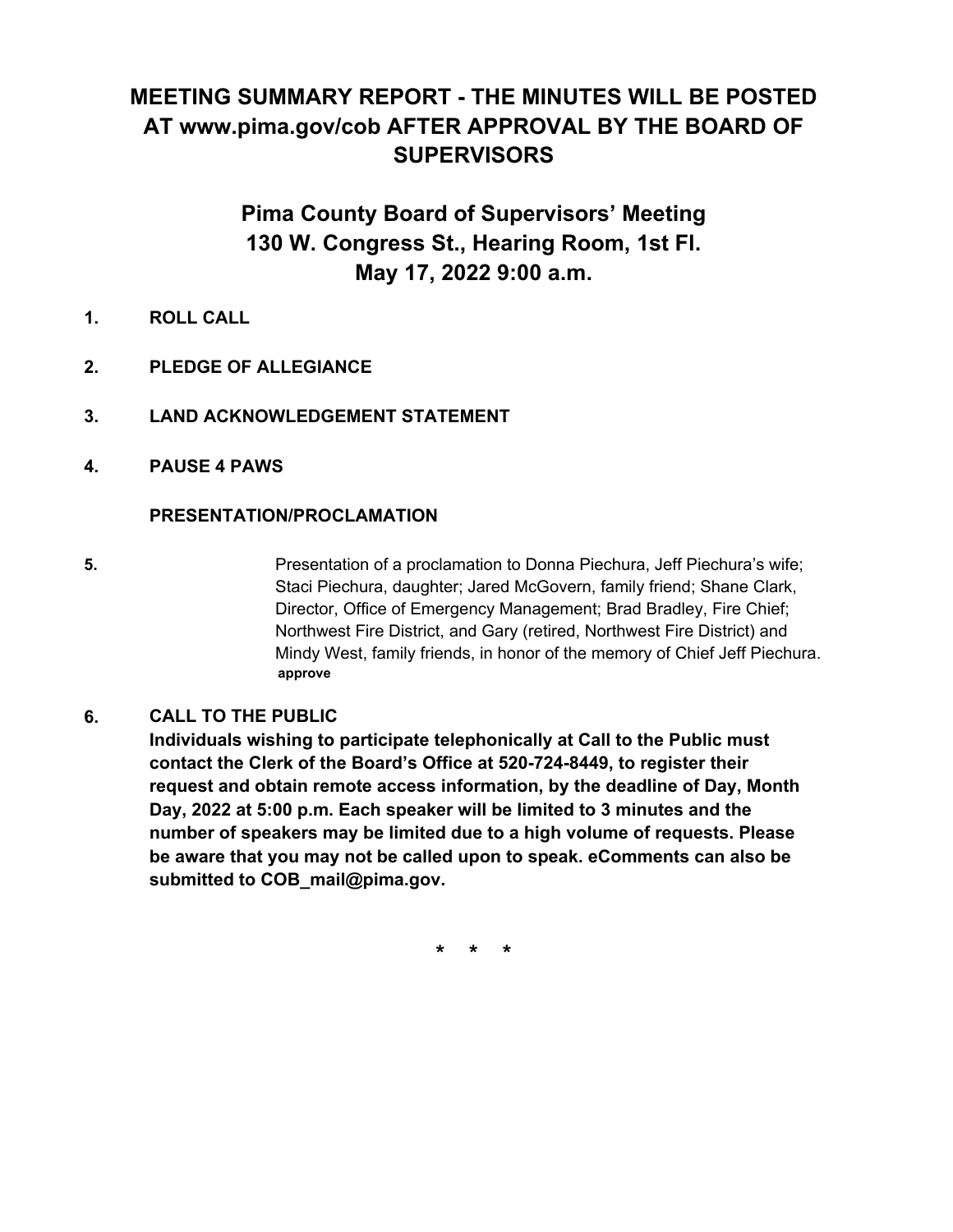## **\*\*\* HEARINGS \*\*\***

**Individuals wishing to address the Board on a Public Hearing item, but wish to participate remotely, can contact the Clerk of the Board's Office at 520-724-8449, to obtain remote access information.**

#### **7. TENTATIVE BUDGET PRESENTATIONS**

#### **BOARD OF SUPERVISORS SITTING AS OTHER BOARDS**

#### **FLOOD CONTROL DISTRICT BOARD**

#### **8. Hearing**

Review and adoption of the Flood Control District Tentative Budget for Fiscal Year 2022/2023. **approve**

#### **IMPROVEMENT DISTRICT BOARD**

#### **9. Hearing**

Review and adoption of the following County Improvement District Tentative Budgets for Fiscal Year 2022/2023:

| FY 22-23 PROPERTY TAX LEVY |
|----------------------------|
|                            |
| \$40,000                   |
|                            |
| \$11,065                   |
| \$7,775                    |
| \$2,131                    |
| \$4,664                    |
| \$3,597                    |
| \$5,906                    |
| \$21,377                   |
| \$8,439                    |
| \$9,772                    |
| \$6,662                    |
| \$10,883                   |
| \$14,201                   |
| \$25,803                   |
| \$22,746                   |
| \$16,893                   |
| \$29,531                   |
| \$6,745                    |
| \$3,839                    |
| \$9,848                    |
| \$21,587                   |
| \$13,753                   |
|                            |
|                            |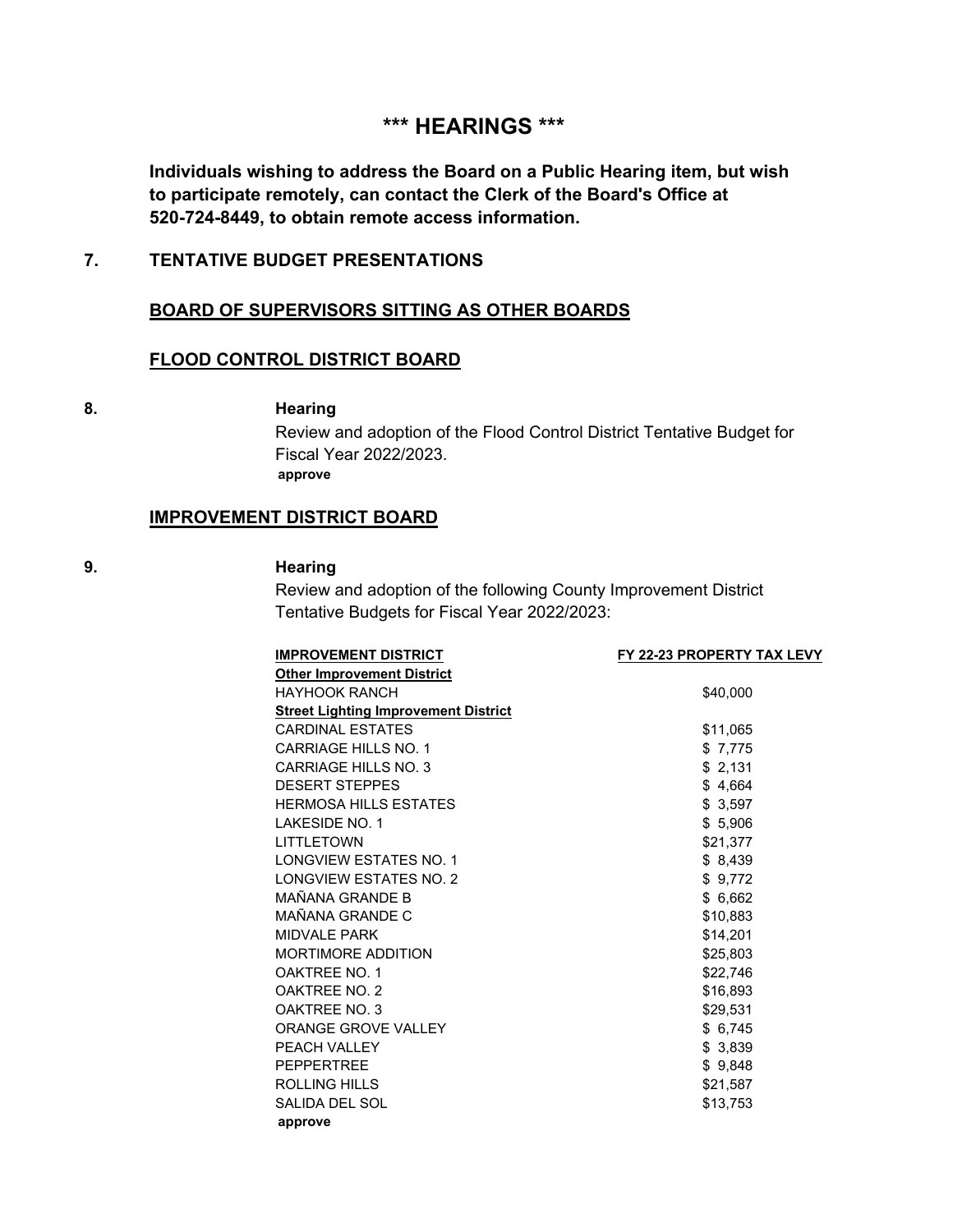#### **LIBRARY DISTRICT BOARD**

#### **10. Hearing**

Review and adoption of the Library District Tentative Budget for Fiscal Year 2022/2023. **approve**

#### **ROCKING K SOUTH COMMUNITY FACILITIES DISTRICT BOARD**

#### **11. Hearing**

Review and adoption of the Rocking K South Community Facilities District Tentative Budget for Fiscal Year 2022/2023. **approve**

#### **STADIUM DISTRICT BOARD**

### **12. Hearing**

Review and adoption of the Stadium District Tentative Budget for Fiscal Year 2022/2023. **approve**

#### **SITTING AS THE BOARD OF SUPERVISORS**

#### **BOARD OF SUPERVISORS**

- **13. Hearing** Review and adoption of the Tentative County Budget for Fiscal Year 2022/2023. **approve**
- **14. Hearing** Review and adoption of the Debt Service Tentative County Budget for Fiscal Year 2022/2023. **approve**

**\* \* \***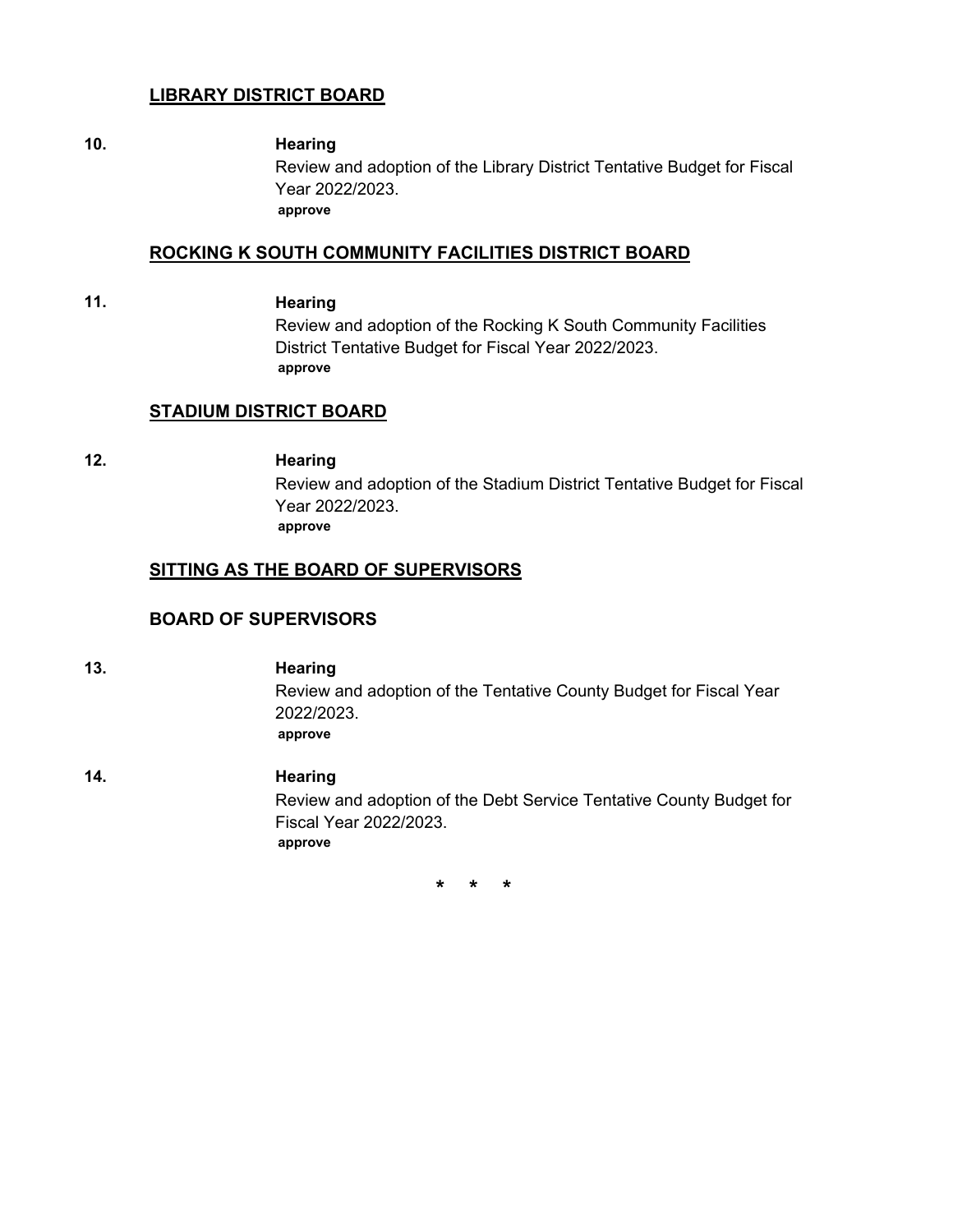#### **BOARD OF SUPERVISORS SITTING AS OTHER BOARDS**

#### **LIBRARY DISTRICT BOARD**

#### **15. Grant Acceptance**

Institute of Museum and Library Services, Amendment No. 1, to provide for the Our Story - A Communities of Color Curation Project and amend grant language, no cost (GTAM 22-83) **approve**

**16. Contract** Pascua Yaqui Tribe, to provide for cooperative library services, no cost/5 year term (CTN-LIB-22-143) **approve**

#### **SITTING AS THE BOARD OF SUPERVISORS**

#### **BOARD OF SUPERVISORS**

**18. Office of U.S. Senator Kyrsten Sinema of Arizona Presentation** Discussion/Action. Presentation by Troy Kimball, Constituent Affairs Representative, Office of U.S. Senator Kyrsten Sinema of Arizona, to provide an update to the Board on the Senator's work and priorities. Also, discussion regarding any issues or concerns that Senator Sinema's office can help with in providing assistance to the Board. (Districts 1 and 5)

**no Board action taken**

#### **19. Request for Reconsideration - District 3**

A. On May 3, 2022, the Board of Supervisors took the following action:

#### UNFINISHED BUSINESS (3/15/22, 4/5/22 and 4/19/22) **Initial Court Appearances**

Staff requests approval of a ten (10) year extension for the Intergovernmental Agreement between Superior Court, Justice Court, and the City of Tucson Court, to provide for joint participation and pro-rata cost sharing for initial appearances and/or misdemeanor arraignments.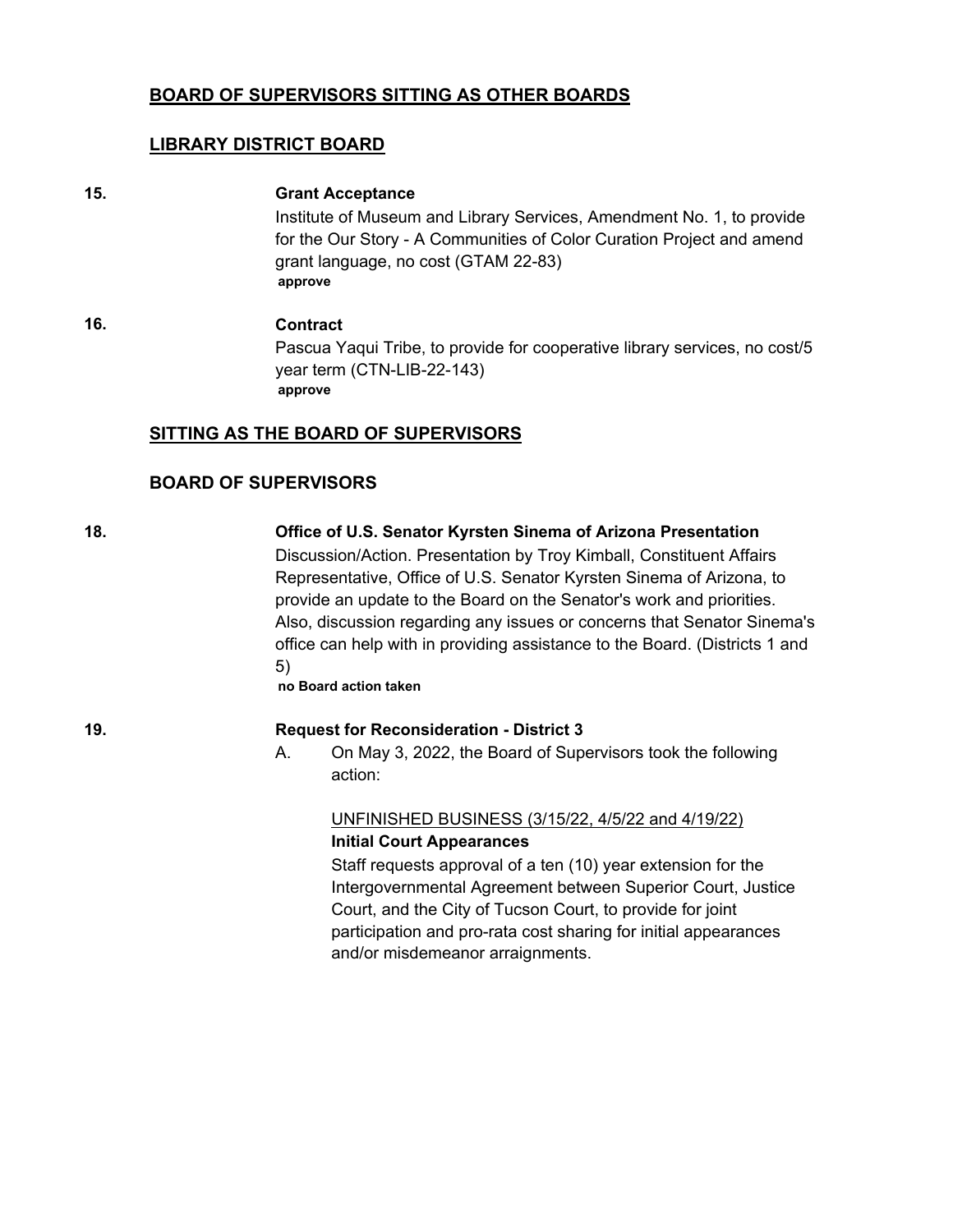A substitute motion was made by Supervisor Heinz and seconded by Supervisor Grijalva to approve the draft agreement dated April 29, 2022, include the following language as recommended by Dean Brault, Public Defense Services Director, "The Court shall make an unambiguous written record any time when the general conditions of release set by the Court are different from the Pretrial Services report recommendation," and extend the agreement for 1 year. Upon roll call vote, the motion carried 3-2, Supervisors Christy and Scott voted "Nay."

#### **approve**

B. If motion to reconsider is approved, proceed with reconsideration of the following:

#### UNFINISHED BUSINESS (3/15/22, 4/5/22 and 4/19/22) **Initial Court Appearances**

Staff requests approval of a ten (10) year extension for the Intergovernmental Agreement between Superior Court, Justice Court, and the City of Tucson Court, to provide for joint participation and pro-rata cost sharing for initial appearances and/or misdemeanor arraignments.

**remove from the agenda**

#### **COUNTY ADMINISTRATOR**

| 20. | <b>County Administrator's Update</b>                                                                                                                                                                                                                                                                                                                                                                                                                                                                                                                                                                  |
|-----|-------------------------------------------------------------------------------------------------------------------------------------------------------------------------------------------------------------------------------------------------------------------------------------------------------------------------------------------------------------------------------------------------------------------------------------------------------------------------------------------------------------------------------------------------------------------------------------------------------|
|     | no Board action taken                                                                                                                                                                                                                                                                                                                                                                                                                                                                                                                                                                                 |
| 21. | Recommendation for Additional Sick Leave for those Negatively<br>Affected by the April 2020 Stay-At-Home Order<br>Staff recommends the elimination of item three (3) from the criteria as<br>detailed in the County Administrator's Memorandum dated May 17,<br>2022, and approval of 80 hours of supplemental sick leave for full-time<br>employees and 40 hours of sick leave for part-time and intermittent<br>employees who were required to use their leave accruals during the<br>Governor's Stay-At-Home Order in 2020.<br>approve                                                             |
| 22. | <b>Modifications to Employee COVID-19 Vaccine Requirement</b><br>In response to House Bill 2498, staff recommends approval of the<br>following actions:<br>1. The general requirement for COVID-19 vaccination for the purpose of<br>hiring or promotion be continued until HB2498 takes effect ninety<br>days after the end of the legislative session.<br>2. The COVID-19 vaccine requirement as a condition of employment<br>remain in place for the purpose of employee protection for personnel<br>working in or having consistent exposure to environments where<br>clinical care is delivered. |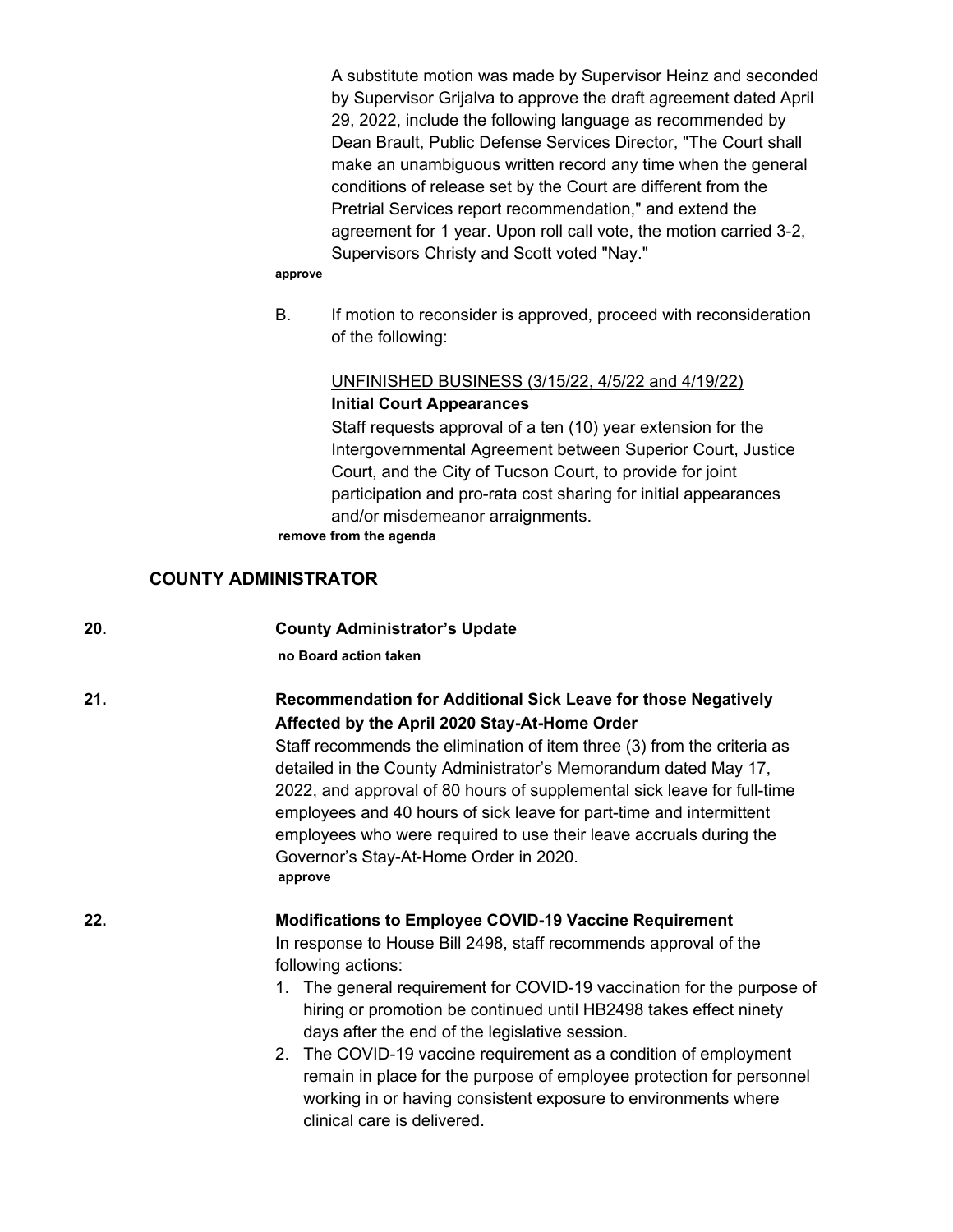3. Continue the provision of incentives, including wellness points, for the documentation of COVID-19 (primary or booster) vaccination. **approve**

#### **CLERK OF THE BOARD**

#### **23. Petition for Relief of Taxes**

Pursuant to A.R.S. §42-11109(E), Orthodox Christian Sisterhood of the Holy Unmercenaries, has petitioned the Board of Supervisors for relief of taxes and associated interest/penalty for tax years 2020 and 2021, for Tax Parcel Nos. 219-27-002G and 219-32-003C, and for tax year 2020, for Tax Parcel No. 219-27-003D. **approve**

#### **FINANCE AND RISK MANAGEMENT**

#### **24. Revisions to Board of Supervisors Policy**

Staff recommends approval of the proposed revisions to Board of Supervisors Policy No. D 22.11, Public Safety Personnel Retirement System and Corrections Officer Retirement Plan Pension Funding. **approve**

#### **HUMAN RESOURCES**

#### **25.** UNFINISHED BUSINESS (5/3/22)

**Revisions to Board of Supervisors Policy**

Staff recommends approval of the proposed revisions to Board of Supervisors Policy No. C 2.4, Board Policy on Non-Interference in Administrative Affairs. **approve**

#### **RECORDER**

| 26. | <b>Primary Election Early Ballot Drop-Off Sites and Emergency</b><br><b>Voting Locations</b><br>RESOLUTION NO. 2022 - 26, of the Board of Supervisors, relating to<br>elections; approving the early ballot drop-off sites and authorizing<br>emergency voting locations for the 2022 Primary Election.<br>approve |
|-----|--------------------------------------------------------------------------------------------------------------------------------------------------------------------------------------------------------------------------------------------------------------------------------------------------------------------|
| 27. | <b>General Election Early Ballot Drop-Off Sites and Emergency</b><br><b>Voting Locations</b><br>RESOLUTION NO. 2022 - 27, of the Board of Supervisors, relating to<br>elections; approving the early ballot drop-off sites and authorizing<br>emergency voting locations for the 2022 General Election.<br>approve |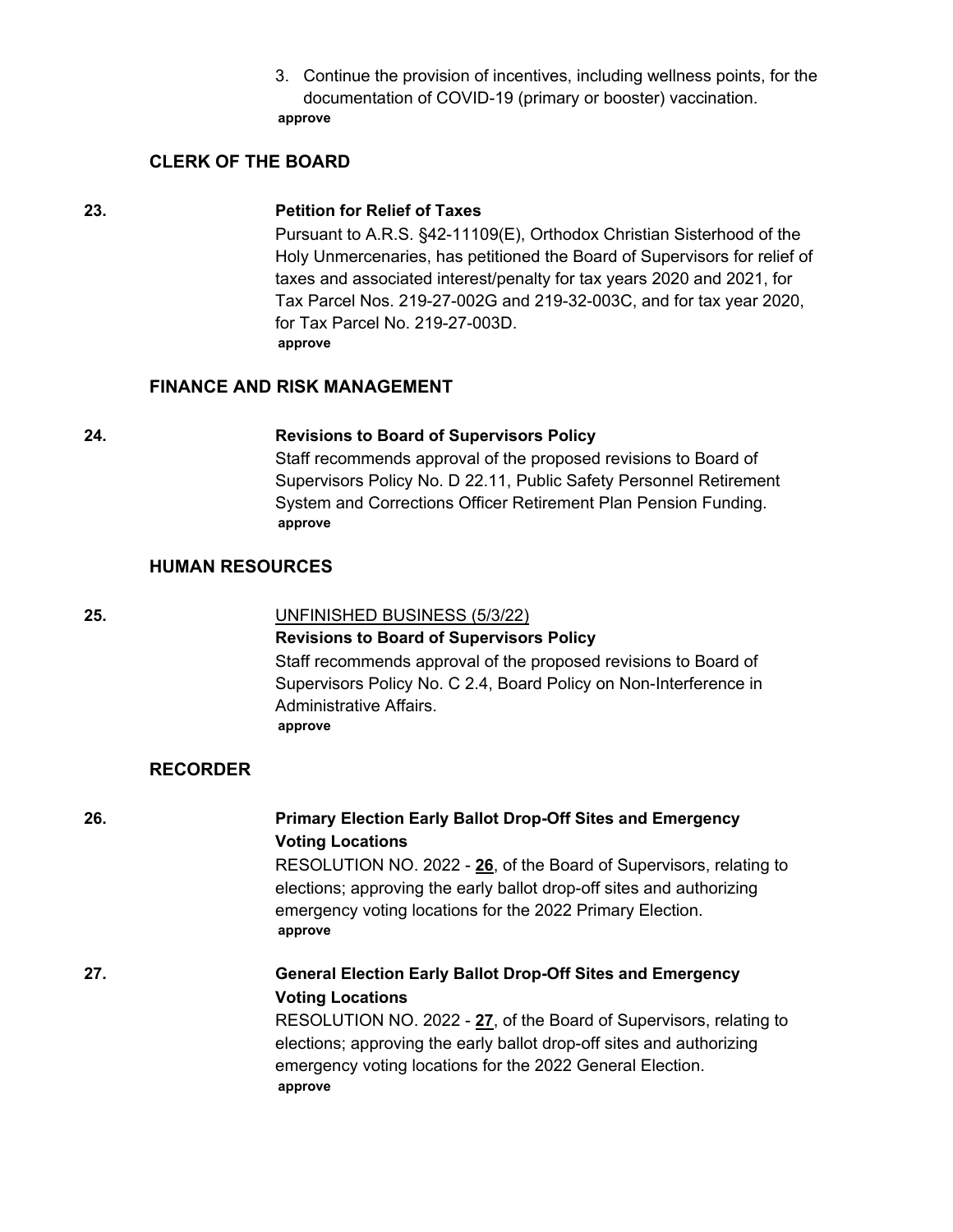# **\*\*\* HEARINGS \*\*\***

**Individuals wishing to address the Board on a Public Hearing item, but wish to participate remotely, can contact the Clerk of the Board's Office at 520-724-8449, to obtain remote access information.**

#### **FRANCHISE/LICENSE/PERMIT**

| 28. | (Clerk's Note: Must meet Home Occupation standards of 18.09.030,<br>including, but not limited to no more than five clients or deliveries in one<br>day.)<br><b>Hearing - Liquor License</b><br>Job No. 189955, Shelly Christine Gerrish, Monsoon Vermut, 6940 N.<br>Bobcat Lane, Tucson, Series 13, Farm Winery, New License.<br>approve |
|-----|-------------------------------------------------------------------------------------------------------------------------------------------------------------------------------------------------------------------------------------------------------------------------------------------------------------------------------------------|
| 29. | <b>Hearing - Liquor License</b><br>Job No. 189681, Rebecca Debenport Safford, Tap and Bottle North,<br>7254 N. Oracle Road, Tucson, Series 6, Bar, Location Transfer and<br>Person Transfer.<br>approve                                                                                                                                   |
| 30. | <b>Hearing - Fireworks Permit</b><br>Bobby Retz, Westin La Paloma Resort, 3660 E. Sunrise Drive, Tucson,<br>May 22, 2022 at 8:00 p.m.<br>approve                                                                                                                                                                                          |
| 31. | <b>Hearing - Fireworks Permit</b><br>Kevin Amidan, Sabino High School, 5000 N. Bowes Road, Tucson, May<br>26, 2022 at 9:00 p.m.<br>approve                                                                                                                                                                                                |

**32. ADJOURNMENT**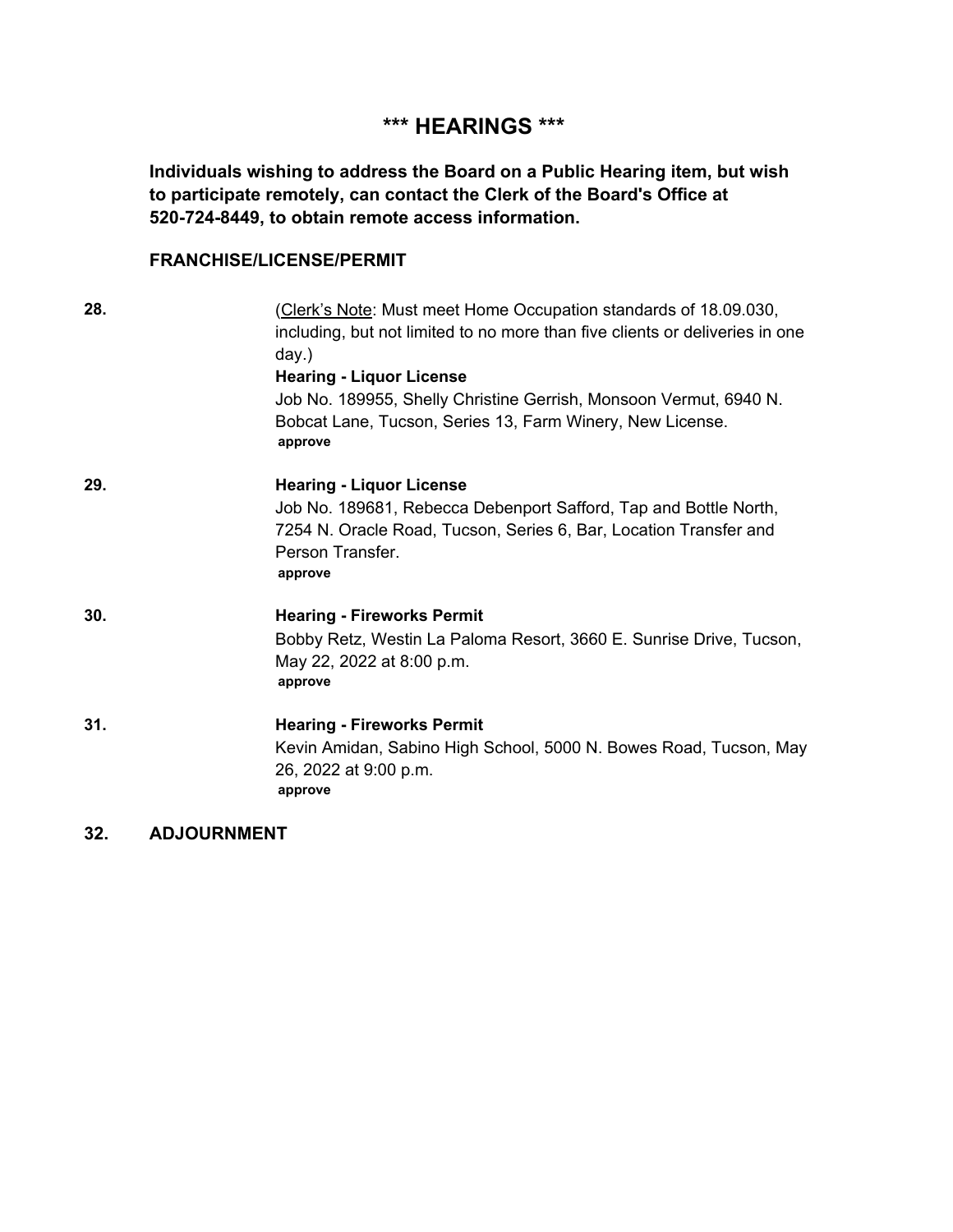#### **PRESENTATION/PROCLAMATION**

- **1.** Presentation of a proclamation to Nancy Cole, Director, Capital Program Office, Pima County and Arizona American Public Works Association Board Member, proclaiming the week of May 15 through 21, 2022, to be: "PUBLIC WORKS WEEK" **approve**
- **2.** Presentation of a proclamation to Ericka Irvin, Executive Director, Mental Health America Arizona, and Michelle Crow, Southern Arizona Director, Children's Action Alliance, proclaiming the month of May 2022 to be: "MENTAL HEALTH AWARENESS MONTH IN PIMA COUNTY" **approve**

#### **PROCLAMATION**

**3.** Proclaiming Friday, June 3, 2022 to be: "GUN VIOLENCE AWARENESS DAY IN PIMA COUNTY" **approve**

#### **EXECUTIVE SESSION**

- **4.** Pursuant to A.R.S. §38-431.03(A) (3) and (4), for legal advice and direction regarding Lake v. Hobbs. **proceed as discussed**
- **5.** Pursuant to A.R.S. §38-431.03(A) (3), for legal advice regarding the Constable disciplinary process. **informational only**

#### **BOARD OF SUPERVISORS**

#### **6. Affordable Housing**

Discussion/Direction/Action. A presentation of Pima County experts to the Pima County Affordable Housing Task Force recently identified nine county-owned parcels that could be used for affordable housing. The presenters said the county owns many other parcels that have potential use for affordable housing, but they have not been identified and inventoried. Pima County staff should be directed to compile a complete inventory of surplus county-owned parcels and buildings that could be used for development of affordable housing. (District 5) **staff direction**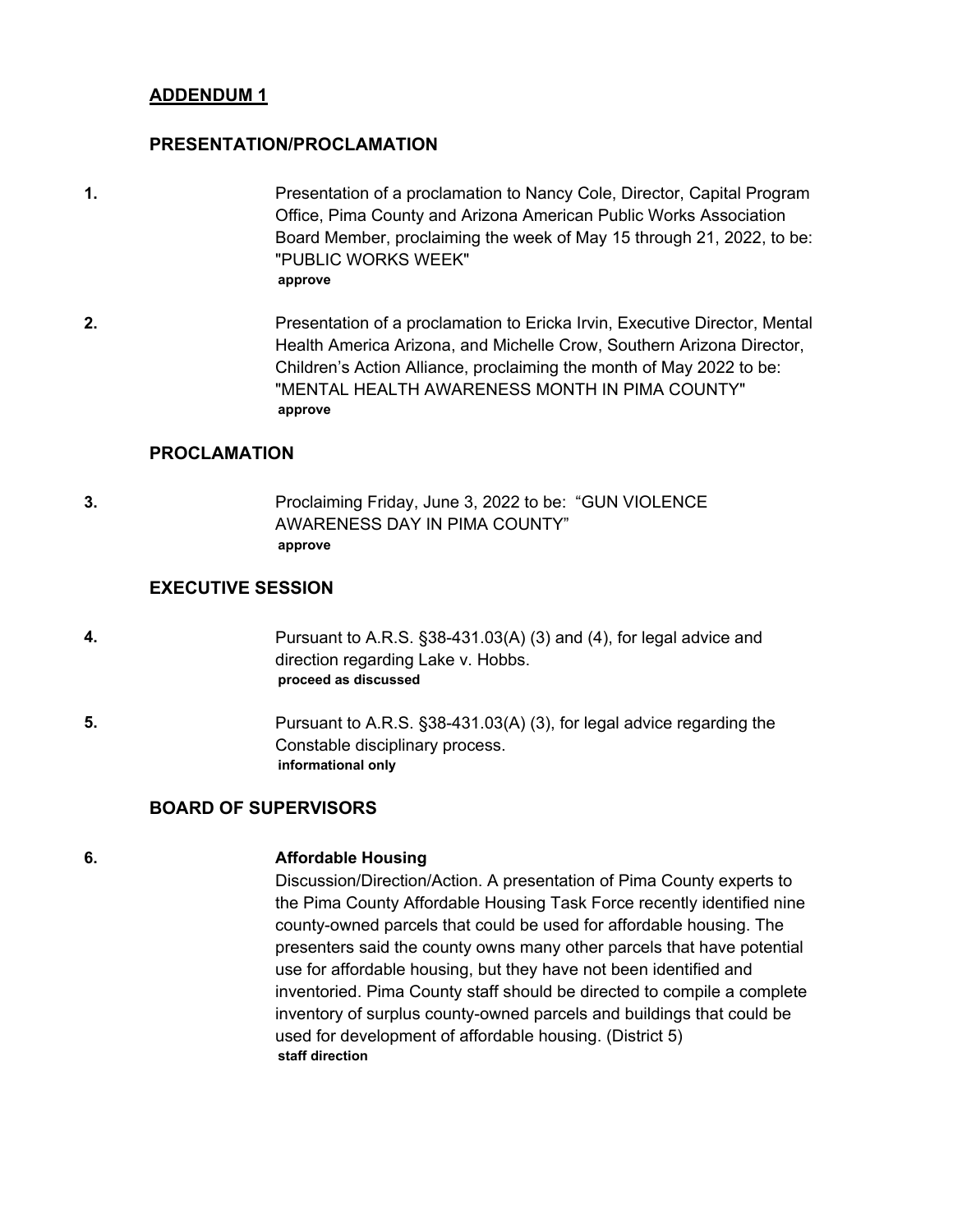#### **7. Cost of Living/Market Adjustment Salary Increases, FY23 Budget**

Discussion/Direction/Action: Directing the County Administrator and staff to implement a variation on the administrator's proposed market salary increases for the Pima County workforce in the FY23 Budget. Specifically, in place of the administrator's proposed 5% increase for employees who earn up to \$75,000 per year; 3% increase for employees who earn between \$75,001 and \$150,000 per year; and 1% for employees who earn more than \$150,000 per year, I move the following:

#### **Current Employee Wage-Salary/Market Adjustment Increase, FY23**

A) Earn \$25/hour or less (\$52,000/yr or less)/8.5%

B) Earn between \$25.01 and 36.057/hour (between \$52,001 and \$75,000/yr)/6.0% C) Earn between \$36.058 and 46.00/hour (between \$75,001 and \$95,680/yr)/4.0% D) Earn between \$46.001 and \$72.1154/hour (between \$95,681 and \$150,000/yr)/3.0% E) Earn \$150,001 and above/1.0%

See attachment for further details, including cost analysis. (District 2) **staff direction**

#### **8. Changes to the 2022-2023 Pima County Budget**

Discussion/Direction/Action. Changes to the 2022-2023 Pima County Budget:

- · Allocate \$2 million from an appropriate place in the budget for the purchase of open space for conservation in accord with the Sonoran Desert Conservation Plan. The Office of Sustainability and Conservation would identify the lands as priorities for purchase.
- Allocate \$5 million from an appropriate place in the budget for the development of affordable housing in accord with recommendations of the Pima County Affordable Housing Task Force and at the direction of the Community and Workforce Development Department. (District 5)

**staff direction**

#### **9. Public Posting of Board of Supervisors Directed Memoranda and Correspondence**

Discussion/Direction/Action regarding the apparent change in policy regarding the public posting of communications from the County Administrator to the Board of Supervisors. Several items transmitted to the Board recently remain unposted, yet the County Administrator's web page states the following:

#### **Board of Supervisors Directed Memoranda and Correspondence**

Review all memoranda and correspondence from the County Administrator to the Board of Supervisors from 2013 to present. (District 4) **no Board action taken**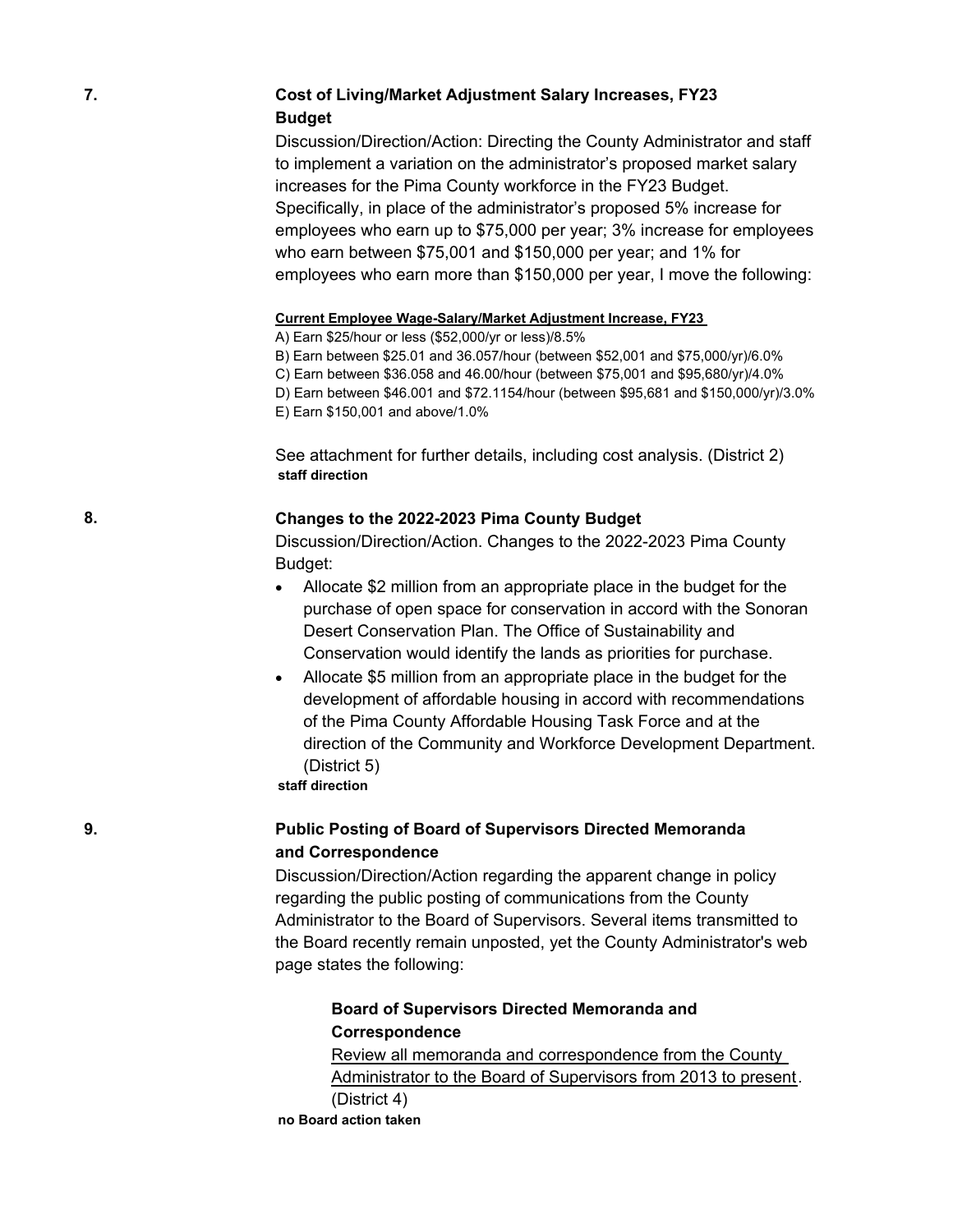| 10. | <b>Vote Center Implementation Plan</b><br>Discussion/Direction/Action regarding an update from the Pima County<br>Elections Department and the Pima County Recorder's Office as to the<br>current status of the vote center implementation plan. It is requested that<br>the offices conduct a demonstration of the vote center model during the<br>June 7, 2022 Board of Supervisors' Meeting. (District 4)<br>no Board action taken |
|-----|---------------------------------------------------------------------------------------------------------------------------------------------------------------------------------------------------------------------------------------------------------------------------------------------------------------------------------------------------------------------------------------------------------------------------------------|
| 11. | (Clerk's Note: Supervisor Christy requests this item be heard at a time<br>certain of 10:00 a.m.)<br><b>Former County Administrator's Termination and Severance</b><br><b>Payment</b><br>Discussion/Direction/Action regarding former County Administrator<br>Chuck Huckelberry's employment status with Pima County and the<br>amount paid in severance per Item No. 6 in his employment contract.                                   |
|     | This item will allow, include, and not be limited to matters related to Mr.<br>Huckelberry's changed employment status effective April 5, 2022. All<br>documents pertinent to this item are requested for review. Further, it is<br>requested that representatives of the Human Resources and Finance<br>Departments who are familiar with these details be present. (District 4)<br>no Board action taken                            |
| 12. | <b>COVID-19 Premium Payments</b><br>Discussion/Direction/Action regarding the incentive payments made<br>during the pandemic in 2021 to certain employees within "Central<br>Administrative Services and the County Administrator's Office", as<br>discussed in the County Administrator's memorandum dated May 10,<br>2022. Discussion to include, but not be limited to, the criteria used for                                      |

#### **COUNTY ADMINISTRATOR**

**no Board action taken**

### **13. Appointment of Pima County Public Fiduciary**

Staff recommends the appointment of Justin Cluck as Pima County Public Fiduciary with an annual salary of \$109,990.40. **approve**

employee selection and in determining amounts paid. (District 4)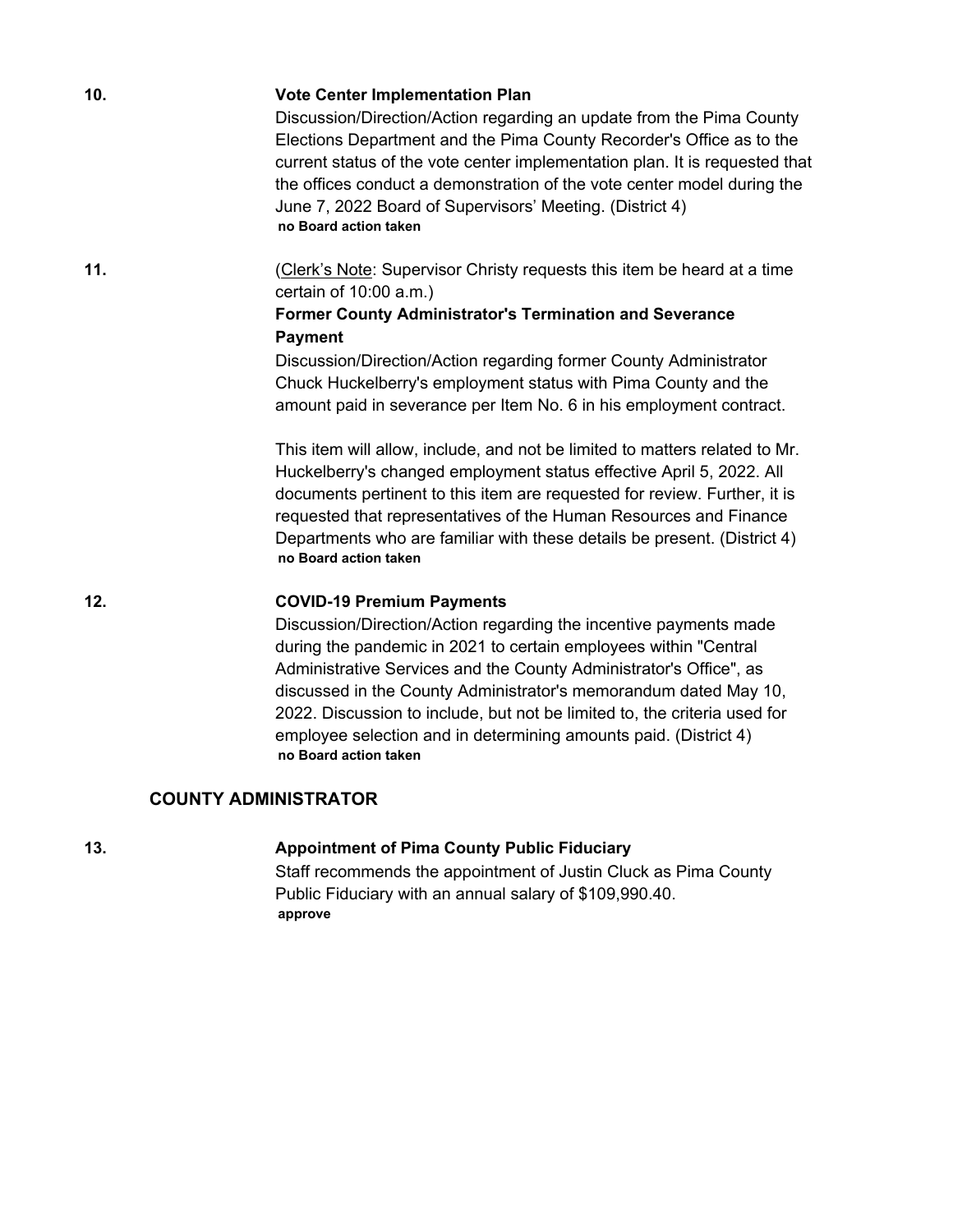#### **COUNTY ATTORNEY**

#### **14. Anti-Racketeering Revolving Funds**

Staff recommends approval to utilize Anti-Racketeering Revolving Funds. Approval is required pursuant to A.R.S. §13-2314.03 and by Board of Supervisors Policy No. C 6.3, for the following:

- \$5,000.00 for the University High School Graduation Night.
- · \$1,000.00 for 88-CRIME rewards.

Meeting date: 6/7/2022

**continue**

#### **CONTRACT AND AWARD**

#### **COMMUNITY AND WORKFORCE DEVELOPMENT**

**15.** Pima County Amphitheater Schools, d.b.a. Amphitheater Public Schools, to provide for the Pima Early Education Program, U.S. Department of Treasury and ARPA-CSLFRF Funds, contract amount \$3,548,960.00/3 year term (CT-CR-22-353) **approve**

#### **COUNTY ATTORNEY**

**16.** Mesch, Clark and Rothschild, P.C., Amendment No. 2, to provide for legal representation of Pima County, et al., in Whiting v. Pima County, et al., 4:19-cv-00249 and amend contractual language, Risk Management Tort Fund, contract amount \$75,000.00 (CT-FN-21-346) **approve**

#### **PROCUREMENT**

**17.** Tyler Technologies, Inc., to provide for Tyler Technologies records management software, Recorder Special Revenue Fund, contract amount \$2,393,260.00/5 year term (MA-PO-22-166) Recorder's Office and Information Technology **approve**

#### **TRANSPORTATION**

**18.** State of Arizona, Department of Transportation, to provide for the design and construction of improvements to Sunset Road: I-10 to River Road, Development Impact Fees and HURF Funds, contract amount \$22,359,000.00/5 year term (CT-TR-22-365) **approve**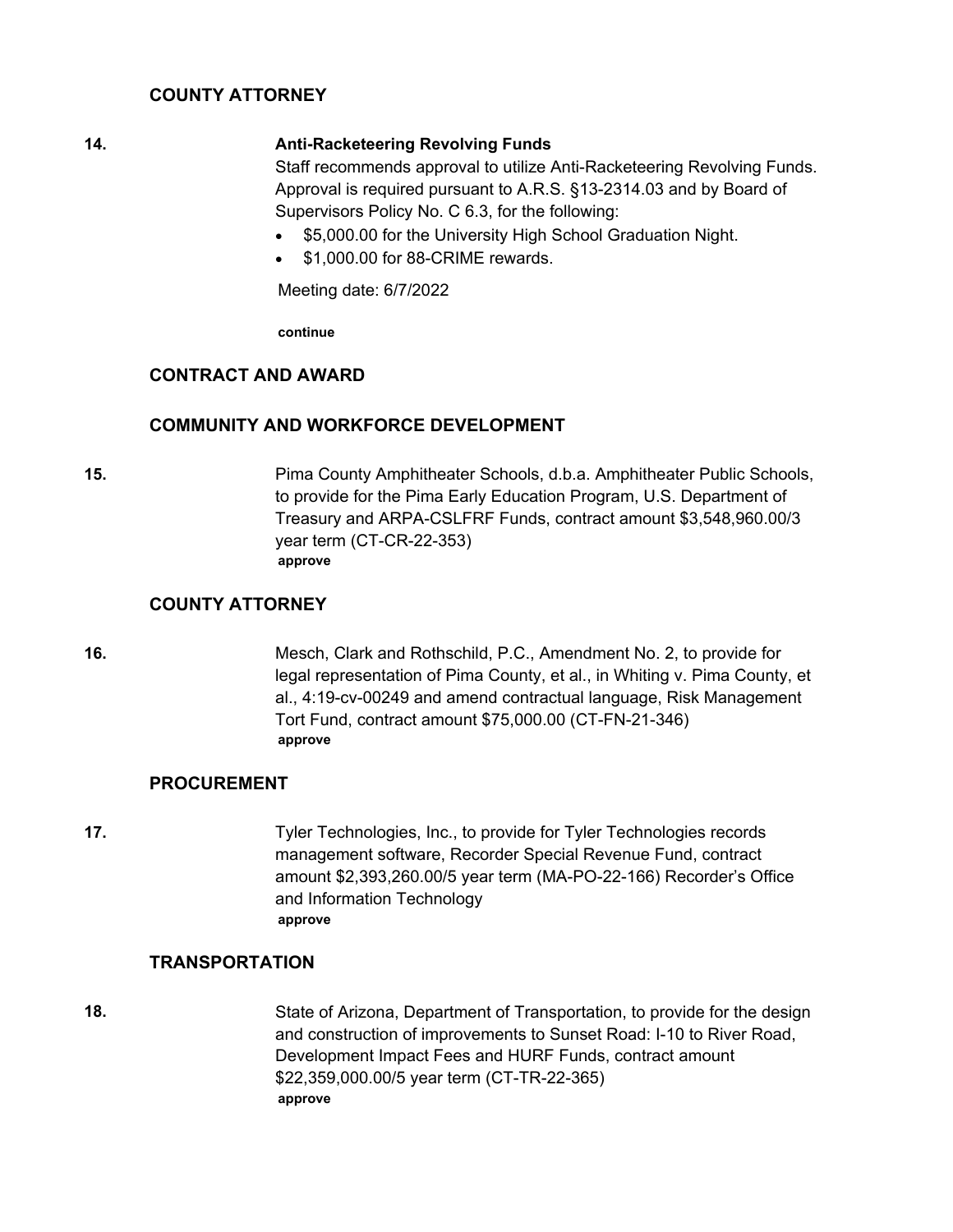#### **CONSENT CALENDAR**

#### **Approval of the Consent Calendar**

**see items below**

#### **CONTRACT AND AWARD**

#### **County Attorney**

**1.** City of Tucson, to provide for the Pima County Attorney's Victim Services Division, contract amount \$24,900.00 revenue (CTN-PCA-22-136) **approve on the Consent Calendar**

#### **Facilities Management**

- **2.** El Rio Santa Cruz Neighborhood Health Center, Inc., to provide for El Rio Lease Agreement - Suite 130-140 Abrams Building, 1st Floor, contract amount \$2,716,743.42 revenue/5 year term (CTN-FM-22-128) **approve**
- **3.** Banner-University Medical Center South Campus, L.L.C., Amendment No. 2, to provide for Banner Lease early termination, contract amount \$51,318.50 revenue decrease (CTN-FM-13-54) **approve**

#### **Health**

**4.** Raquel D. Goodrich, d.b.a. Text, Talk, Act, L.L.C., Amendment No. 1, to provide for connecting to mental health supports through mobile texting, extend contract term to 5/31/23, amend contractual language and scope of services, CDC via ADHS Funds, contract amount \$84,000.00 (CT-HD-22-206) **approve on the Consent Calendar**

#### **Procurement**

#### **5. Award**

Award: Master Agreement No. MA-PO-22-107, Empire Southwest, L.L.C., d.b.a. Empire Machinery (Headquarters: Mesa, AZ), to provide for Caterpillar equipment parts, repair and service. This master agreement is for an initial term of one (1) year in the annual award amount of \$353,000.00 (including sales tax) and includes four (4) one-year renewal options. Funding Source: Fleet Services Ops Fund. Administering Department: Fleet Services. **approve on the Consent Calendar**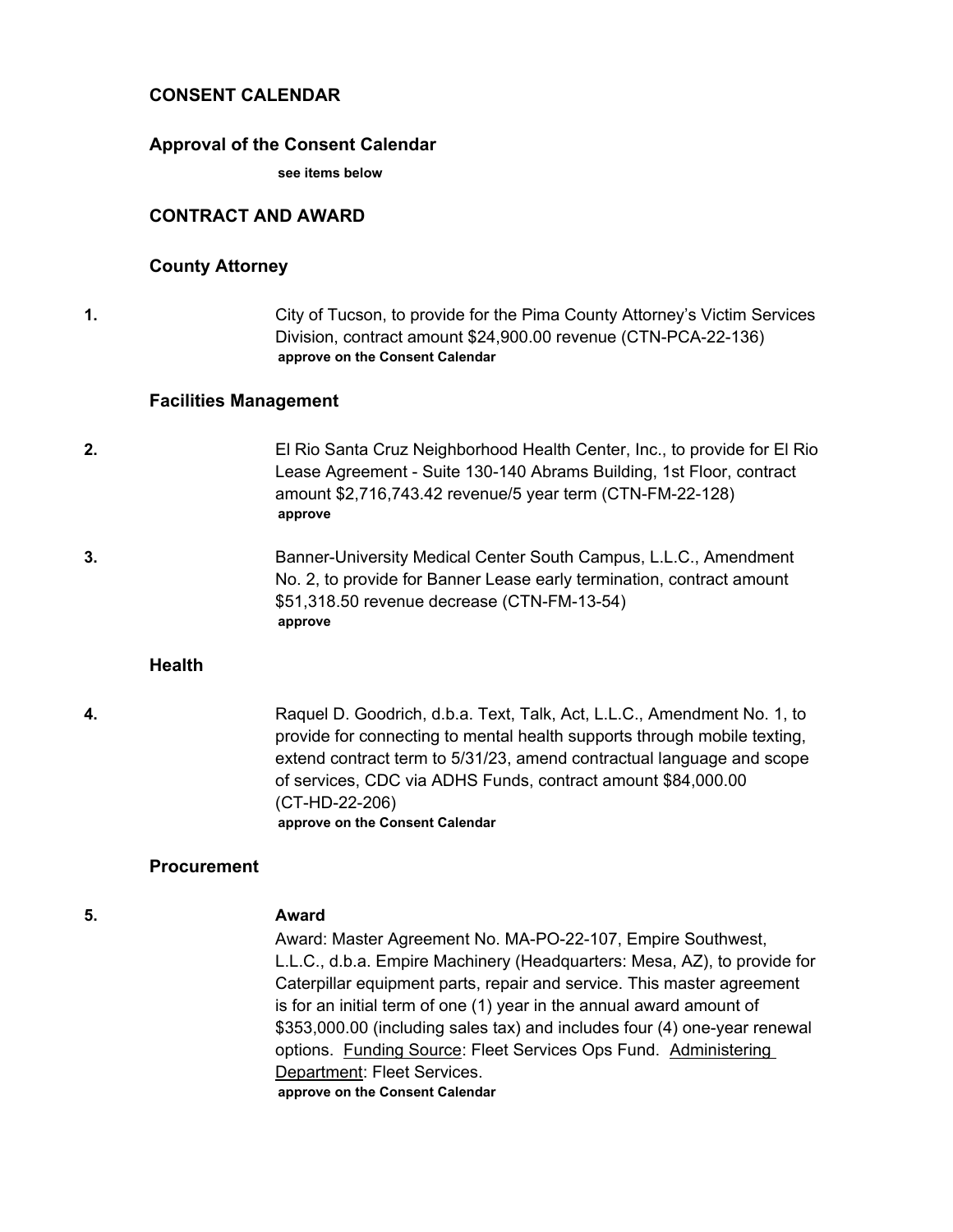| 6.                    | Award                                                                                                                                                                                                                                                                                                                                                                                                                                                                               |
|-----------------------|-------------------------------------------------------------------------------------------------------------------------------------------------------------------------------------------------------------------------------------------------------------------------------------------------------------------------------------------------------------------------------------------------------------------------------------------------------------------------------------|
|                       | Award: Master Agreement No. MA-PO-22-161, Hill Brothers Chemical<br>Company (Headquarters: Brea, CA), to provide for sewer system odor<br>control chemicals. This master agreement is for an initial term of one (1)<br>year in the annual award amount of \$1,600,000.00 (including sales tax)<br>and includes four (4) one-year renewal options. Funding Source: WW<br>Ops Fund. Administering Department: Regional Wastewater<br>Reclamation.<br>approve on the Consent Calendar |
| 7.                    | <b>Award</b>                                                                                                                                                                                                                                                                                                                                                                                                                                                                        |
|                       | Award: Master Agreement No. MA-PO-22-152, Precision Heli-Support,<br>L.L.C. (Headquarters: Anchorage, AK), to provide for helicopter parts,<br>equipment and service. This master agreement is for an initial term of<br>one (1) year in the annual award amount of \$343,850.00 (including sales<br>tax) and includes four (4) one-year renewal options. Funding Source:<br>General Fund. Administering Department: Sheriff.<br>approve on the Consent Calendar                    |
| 8.                    | Hach Company, to provide for Hach equipment, parts and service, WW<br>Ops Fund, contract amount \$514,000.00 (MA-PO-22-138) Regional<br><b>Wastewater Reclamation</b><br>approve on the Consent Calendar                                                                                                                                                                                                                                                                            |
| 9.                    | Jot Properties, L.L.C., Amendment No. 3, to provide for hotel shelter<br>services, extend contract term to 12/18/22 and amend contractual<br>language, FEMA EFSP Humanitarian Fund, contract amount<br>\$2,800,000.00 (MA-PO-22-30) Health and Community and Workforce<br>Development<br>approve                                                                                                                                                                                    |
| 10.                   | Virgin Pulse, Inc., to provide for Employee Wellness Service, Health<br>Benefit Self-Insurance Fund, contract amount \$800,000.00<br>(MA-PO-22-137) Information Technology<br>approve                                                                                                                                                                                                                                                                                               |
| <b>Transportation</b> |                                                                                                                                                                                                                                                                                                                                                                                                                                                                                     |
| 11.                   | Chevo Studios, Inc., to provide for South Houghton Road widening, artist<br>services, Impact Fees Fund, contract amount \$216,000.00/2 year term<br>(CT-TR-22-288)                                                                                                                                                                                                                                                                                                                  |

**approve on the Consent Calendar**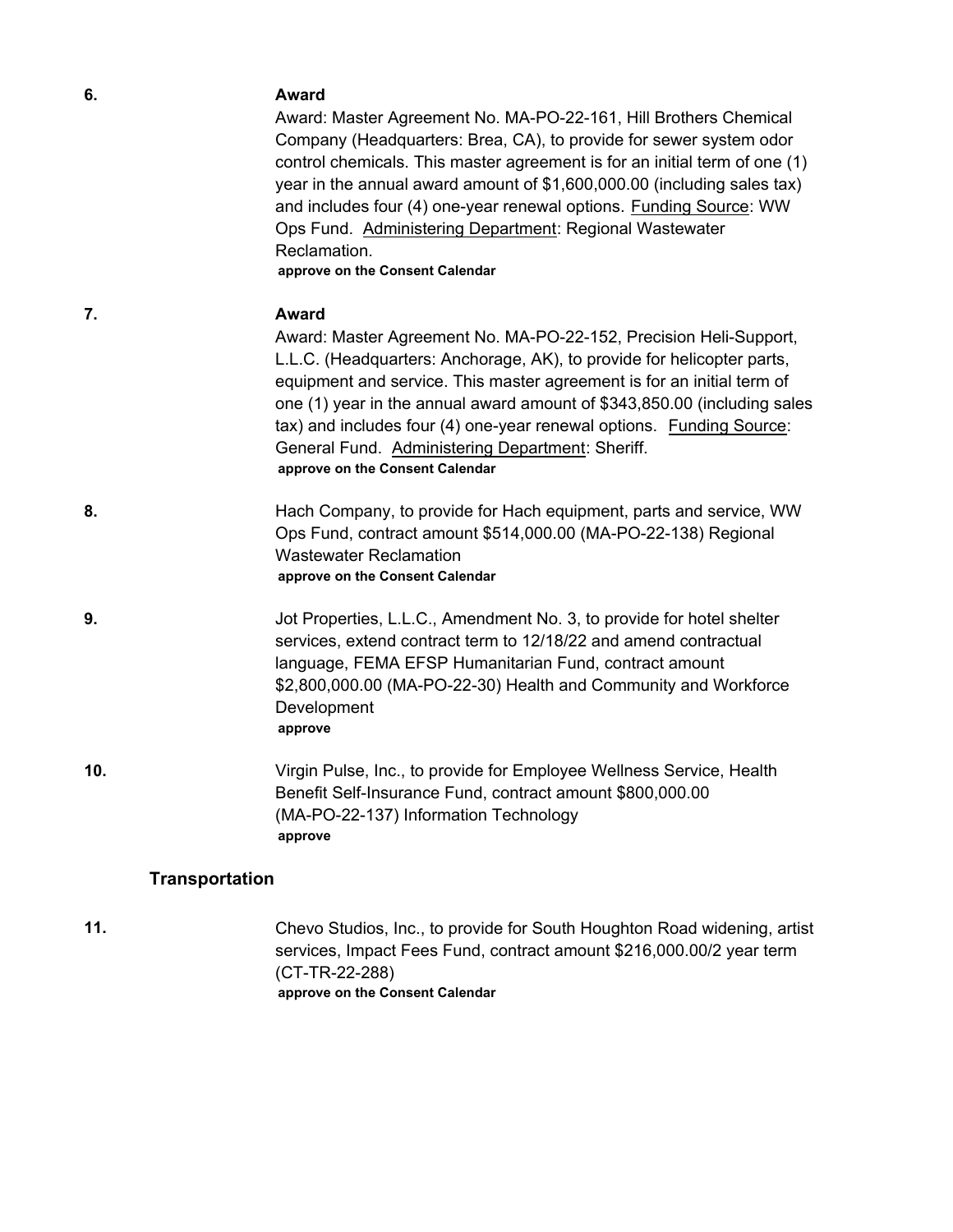#### **GRANT APPLICATION/ACCEPTANCE**

| 12. | <b>Acceptance - Environmental Quality</b><br>Arizona Department of Environmental Quality, to provide for the Pima<br>County DEQ Voluntary No Drive Day/Clean Air Program, \$268,250.00<br>(GTAW 22-113)<br>approve on the Consent Calendar                                                                    |
|-----|---------------------------------------------------------------------------------------------------------------------------------------------------------------------------------------------------------------------------------------------------------------------------------------------------------------|
| 13. | <b>Acceptance - Grant Management and Innovation</b><br>Federal Emergency Management Agency (FEMA), Emergency Food<br>and Shelter Program (EFSP), National Board, Amendment No. 4, to<br>provide for the FEMA, EFSP, Humanitarian Relief Fund - Advance Grant<br>Award, \$1,600,000.00 (GTAM 22-78)<br>approve |
| 14. | <b>Acceptance - Health</b><br>First Things First, Pima North and South Regional Partnership Councils,<br>Amendment No. 4, to provide for the First Smiles Matter Oral Health<br>Program and extend grant term to 6/30/23, \$760,766.00 (GTAM 22-81)<br>approve on the Consent Calendar                        |
| 15. | <b>Acceptance - Health</b><br>National Association of County and City Health Officials, to provide for<br>implementation of overdose prevention strategies at the local level,<br>\$170,141.23 (GTAW 22-112)<br>approve on the Consent Calendar                                                               |
| 16. | <b>Acceptance - Health</b><br>Arizona Department of Health Services, Amendment No. 1, to provide for<br>the COVID-19 ELC Funding for K-12 School Reopening and extend<br>grant term to 5/31/23, no cost (GTAM 22-80)<br>approve on the Consent Calendar                                                       |
|     | SPECIAL EVENT LIQUOR LICENSE/TEMPORARY EXTENSION OF PREMISES/<br><b>PATIO PERMIT/WINE FAIR/WINE FESTIVAL/JOINT PREMISES PERMIT</b>                                                                                                                                                                            |

### **17. Special Event**

- · Tamara M. Middleton, St. Rita in the Desert Catholic Church, St. Rita in the Desert Parish Hall, 13260 E. Colossal Cave Road, Vail, May 7, 8, 14 and 15, 2022.
- · Thomas G. Boyle, American Patriot Memorial, Veterans Memorial Plaza/Gold Star Family Park, Tucson, May 14, 2022.
- · Javier Salomon, Flowers and Bullets, 7532 W. Hermans Road, Tucson, June 18, 2022.

**approve on the Consent Calendar**

**APPROVED PURSUANT TO RESOLUTION NO. 2019-68**